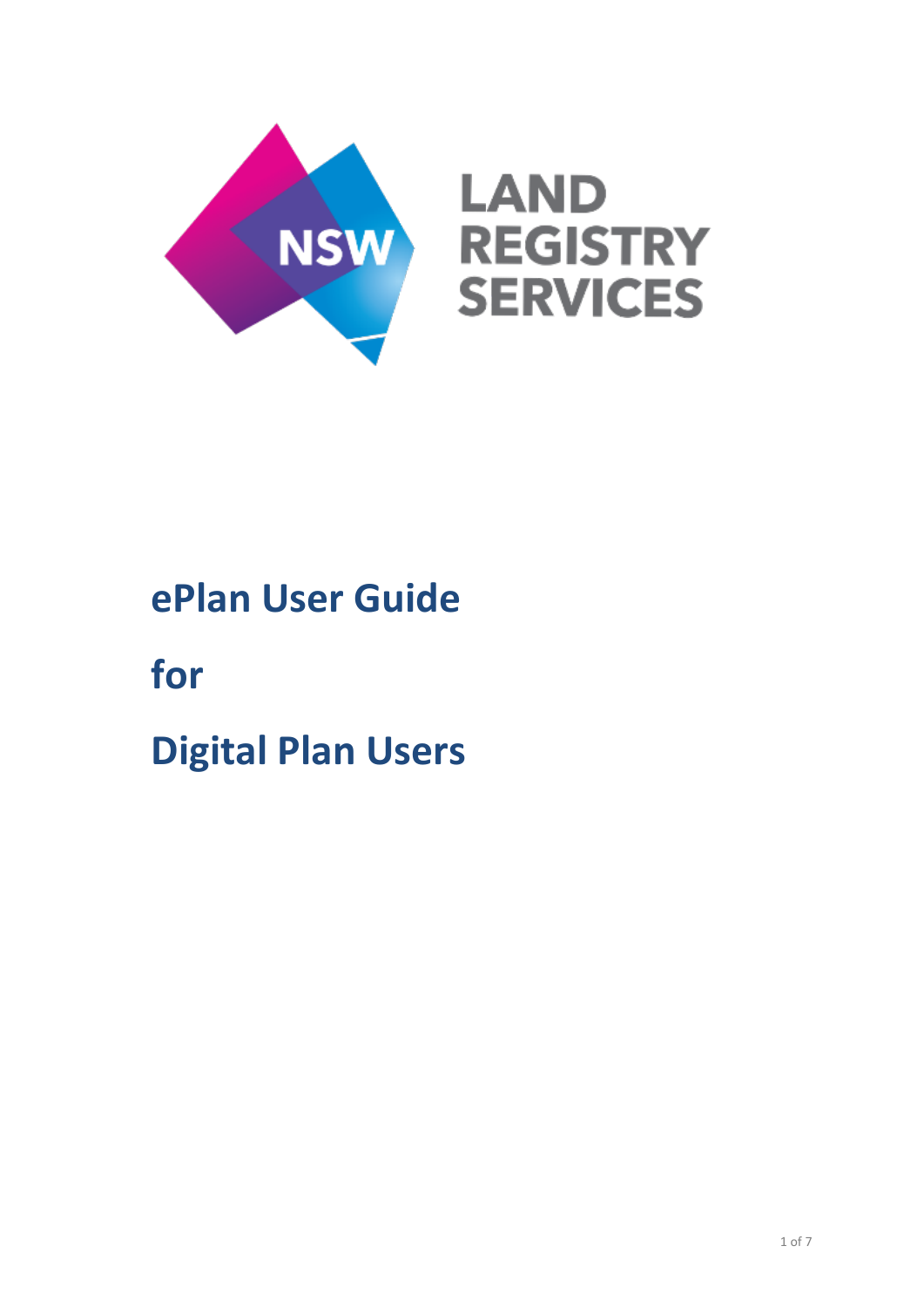## **Lodging a Digital Deposited Plan**

In order to lodge a Digital plan in NSW, the ePlan account holder must be a 'level 3' user. To become 'level 3' user, the user must be a 'level 2' user (Approved to Lodge TIFF plans for registration) already and contact the Digital Plans team for assistance in getting started. If the user currently does not have an ePlan account, they will have to go through an approval process for both TIFF files and digital plan files at the same time. For details on the ePlan approval process, please refer to the User Access section of 'ePlan Portal User Guide'.

The naming convention for the digital plan file within the lodgment bundle should be as follows:

### *[name]\_p.xml*

When creating the plan lodgment bundle, TIFF documents and the LandXML file are to be zipped together into a single package. This zip package can be uploaded by clicking 'Select a zip file' button as per Figure 1 below. Once the package is uploaded, as per the second figure below, click 'Next' button.

| LAND<br>NSV<br><b>REGISTRY</b><br><b>SERVICES</b>                                                                                                                                                                                                                                              |                 |               |                                        | <b>Back to NSW LRS Online</b> |                                                                                                                                                                                                                                                                                                                       |            | Logged in as hchoi - |  |
|------------------------------------------------------------------------------------------------------------------------------------------------------------------------------------------------------------------------------------------------------------------------------------------------|-----------------|---------------|----------------------------------------|-------------------------------|-----------------------------------------------------------------------------------------------------------------------------------------------------------------------------------------------------------------------------------------------------------------------------------------------------------------------|------------|----------------------|--|
| ePlan Home<br>myPlans                                                                                                                                                                                                                                                                          | Lodge your Plan |               | Re-Lodge your Plan<br><b>Utilities</b> |                               |                                                                                                                                                                                                                                                                                                                       |            |                      |  |
| Lodgment Type $\checkmark$                                                                                                                                                                                                                                                                     | Plan Type √     | <b>Upload</b> | Validation                             | <b>Plan Details</b>           | <b>Title/Plan/Note</b>                                                                                                                                                                                                                                                                                                | <b>LGA</b> | Summary              |  |
| <b>Lodgment ID: 205053</b>                                                                                                                                                                                                                                                                     |                 |               |                                        |                               |                                                                                                                                                                                                                                                                                                                       |            |                      |  |
| Select a zip file*                                                                                                                                                                                                                                                                             |                 |               |                                        | <b>Next</b>                   |                                                                                                                                                                                                                                                                                                                       |            |                      |  |
| By clicking on the Next button to upload the package for validation:<br>date of registration of the plan.<br>Cl. 52 Conveyancing (General) Regulation 2013,<br>Cl. 33 Strata Schemes (Freehold Development) Regulation 2012,<br>Cl. 35 Strata Schemes (Leasehold Development) Regulation 2012. |                 |               |                                        |                               | I declare that any image of a signed form, instrument or document lodged herewith for registration of a plan, was created from the form, instrument or<br>document bearing the original of the signature or seals. I agree to hold the original forms, instruments or documents for a period of 7 years following the |            |                      |  |
| LAND<br><b>NSW</b>                                                                                                                                                                                                                                                                             |                 |               |                                        |                               |                                                                                                                                                                                                                                                                                                                       |            |                      |  |
| <b>REGISTRY</b><br><b>SERVICES</b>                                                                                                                                                                                                                                                             |                 |               |                                        | Back to NSW LRS Online        |                                                                                                                                                                                                                                                                                                                       |            | Logged in as hchoi - |  |
| myPlans<br>ePlan Home                                                                                                                                                                                                                                                                          | Lodge your Plan |               | Re-Lodge your Plan<br><b>Utilities</b> |                               |                                                                                                                                                                                                                                                                                                                       |            |                      |  |
| Lodgment Type √                                                                                                                                                                                                                                                                                | Plan Type ✔     | <b>Upload</b> | Validation                             | <b>Plan Details</b>           | <b>Title/Plan/Note</b>                                                                                                                                                                                                                                                                                                | <b>LGA</b> | Summary              |  |
| <b>Lodgment ID: 205053</b>                                                                                                                                                                                                                                                                     |                 |               |                                        |                               |                                                                                                                                                                                                                                                                                                                       |            |                      |  |
| Select a zip file*                                                                                                                                                                                                                                                                             | Dummyxml_P.zip  |               |                                        | <b>Next</b>                   |                                                                                                                                                                                                                                                                                                                       |            |                      |  |
| By clicking on the Next button to upload the package for validation:<br>date of registration of the plan.<br>Cl. 52 Conveyancing (General) Regulation 2013,<br>Cl. 33 Strata Schemes (Freehold Development) Regulation 2012,<br>Cl. 35 Strata Schemes (Leasehold Development) Regulation 2012. |                 |               |                                        |                               | I declare that any image of a signed form, instrument or document lodged herewith for registration of a plan, was created from the form, instrument or<br>document bearing the original of the signature or seals. I agree to hold the original forms, instruments or documents for a period of 7 years following the |            |                      |  |

**Figure 1: Upload Stage of ePlan Lodgment**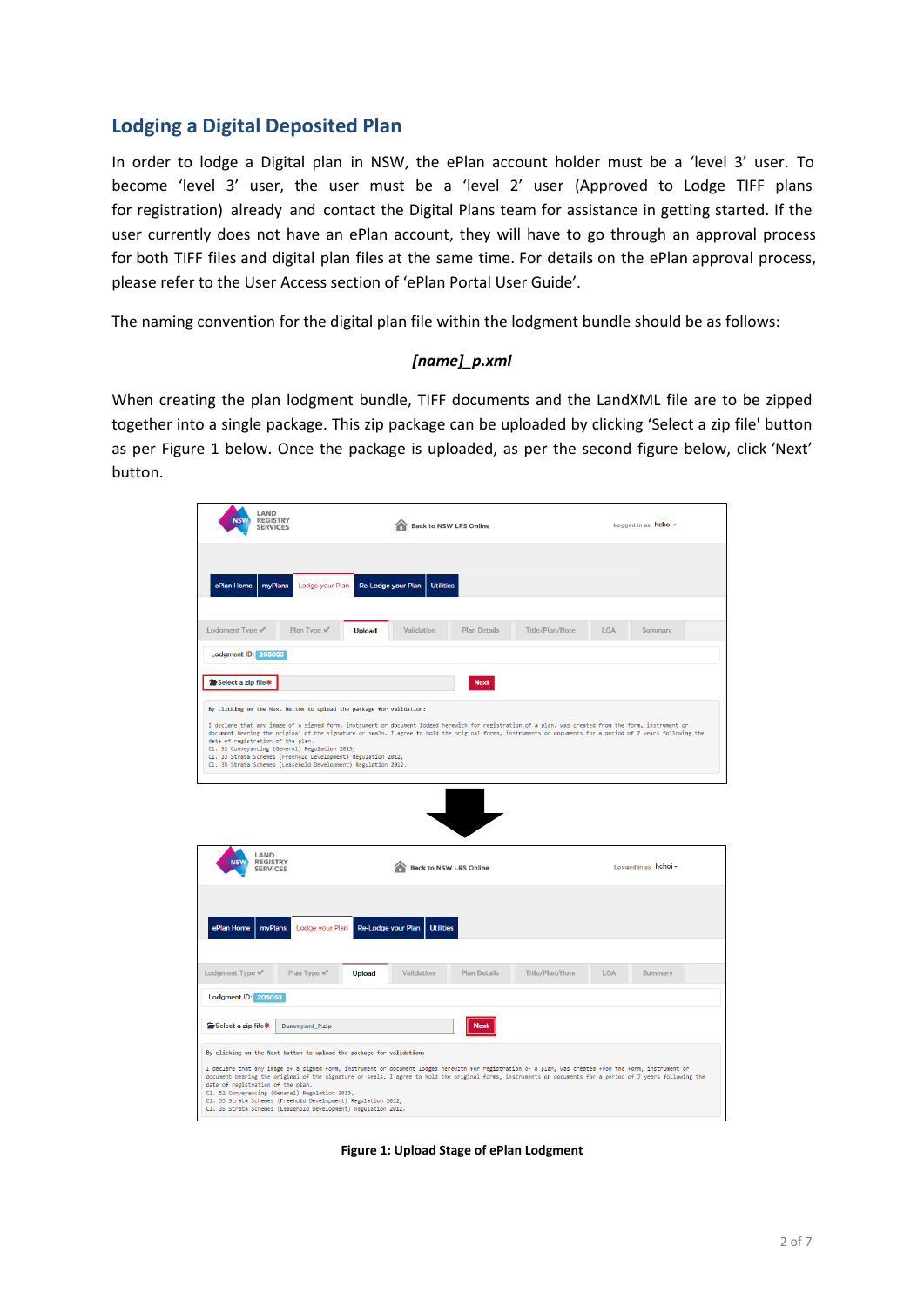The lodgment portal will automatically run a Zip package validation (Figure 2) as well as digital plan validation (Figure 3) and return the results. LXML validation report can be downloaded in PDF format by clicking the 'Download LXML Report' button in Figure 3.

| LAND<br><b>REGISTRY</b><br><b>NSW</b><br><b>SERVICES</b> | <b>Back to NSW LRS Online</b>                             |                                               | Logged in as hchoi -    |
|----------------------------------------------------------|-----------------------------------------------------------|-----------------------------------------------|-------------------------|
| ePlan Home<br>myPlans                                    | Re-Lodge your Plan<br>Lodge your Plan<br><b>Utilities</b> |                                               |                         |
| Lodgment Type √                                          | Upload V<br>Plan Type √<br><b>Validation</b>              | <b>Title/Plan/Note</b><br><b>Plan Details</b> | <b>LGA</b><br>Summary   |
| Lodgment ID: 205053                                      | Uploaded zip file: Dummyxml_P.zip                         |                                               | <b>Download Details</b> |
| <b>File Name</b>                                         | <b>Document Type</b>                                      | <b>Validation Result</b>                      |                         |
| DP1201829_s.tif                                          | <b>Signatures/Admin Forms</b>                             | ✔                                             |                         |
| DP1201829 p.tif                                          | Plan                                                      | ✓                                             |                         |
| DP1201829 b.tif                                          | <b>Section 88B Instrument</b>                             | ✔                                             |                         |
| Dummyxml P.xml                                           | LandXML                                                   | <b>See LandXML Validation Report</b>          |                         |

**Figure 2: Zip package Validation**

| Rule                    | <b>Rule Description</b>               | <b>Status</b>         | <b>Error Message</b> |
|-------------------------|---------------------------------------|-----------------------|----------------------|
|                         | <b>Schema Check</b>                   | Passed                |                      |
| $\overline{\mathbf{2}}$ | Parcel line check (minimum one line)  | Passed                |                      |
| 3                       | Urban/Rural                           | Passed                |                      |
| 4                       | Surveyed/Compiled                     | Passed                |                      |
| 5                       | Misclose & Area calculation(s)        | Passed                |                      |
| 6                       | <b>Control Traverse Loop Misclose</b> | <b>Passed</b>         |                      |
| 7                       | <b>Lot Area exists</b>                | Passed                |                      |
| 8                       | <b>SCIMS Sketch</b>                   | <b>Not Applicable</b> |                      |
| 9                       | <b>Lot Area - Part Lots</b>           | <b>Not Applicable</b> |                      |
| 10 <sup>°</sup>         | Date of Survey                        | Passed                |                      |
| 11                      | <b>Datum Terminals</b>                | Passed                |                      |

**Figure 3: Digital Plan Validation Report**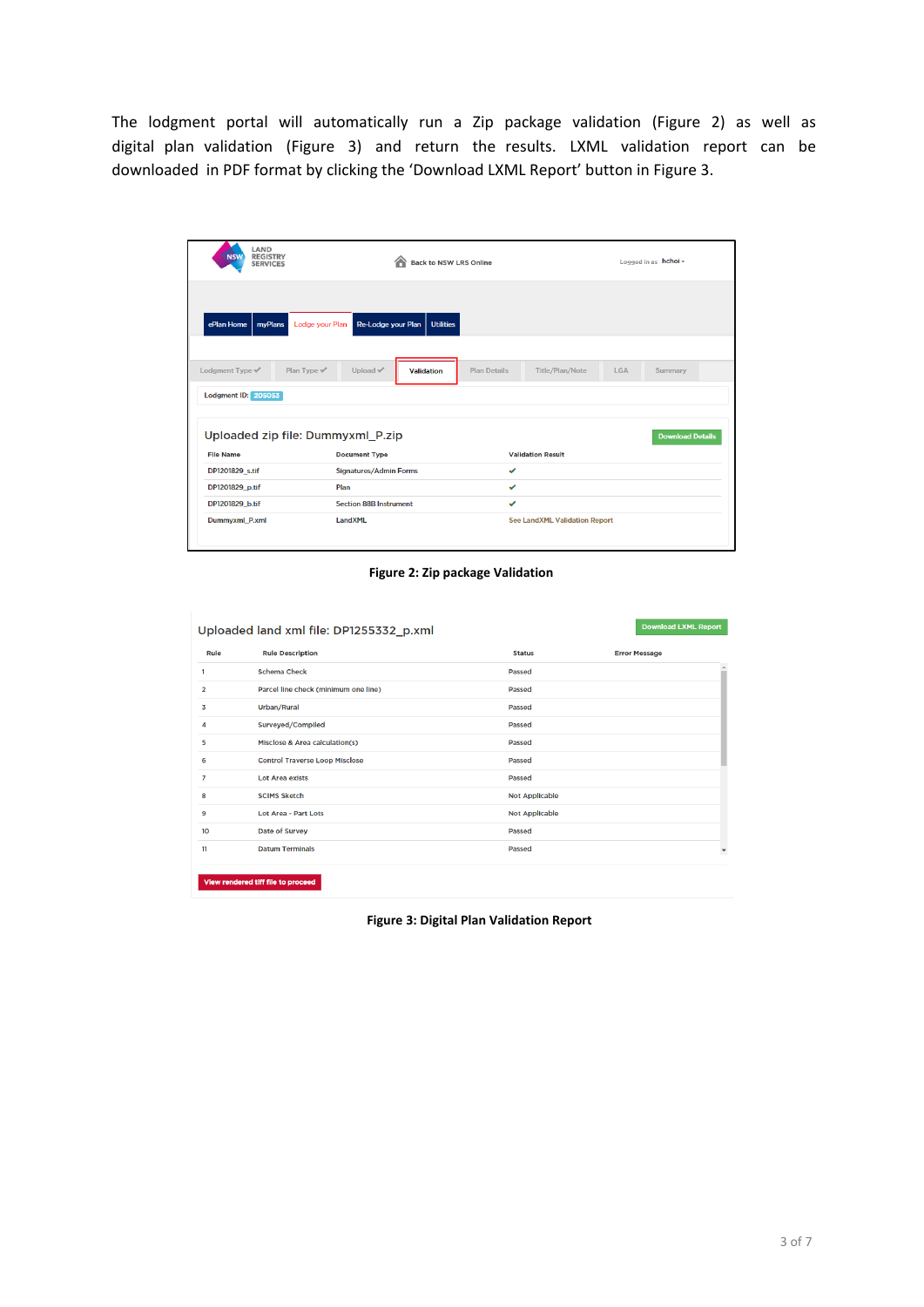To move to the next step of the lodgment process, click the 'View rendered TIFF file to proceed' button in Figure 3. This will allow the user to download and view the rendered TIFF image and trigger the 'Next' button to appear on the bottom of the page (see Figure 4). If there is no drafted TIFF plan in the lodgment bundle, the rendered TIFF will be added to the lodgment bundle on the click of 'Next' button. If there is no TIFF and the LandXML file cannot be rendered, lodgment has to be aborted and drafted TIFF plan must be included in the Zip package.

Note: The majority of cases will require an uploaded TIFF image to be a part of the Zip package, due to current limitations of the rendering service.

| Uploaded zip file: DP1255332_p.zip<br><b>Document Type</b><br><b>Checklists</b><br><b>Signatures/Admin Forms</b><br>Plan<br>LandXML | Lodgment Type √<br>Lodgment ID: 1037130                                                                                                                                                                                                                                                                                                                                      | Plan Type √<br><b>Upload</b> ✔        | <b>Plan Details</b><br><b>Validation</b>                                 | <b>Title/Plan/Note</b>                  | <b>LGA</b><br>Summary                               |
|-------------------------------------------------------------------------------------------------------------------------------------|------------------------------------------------------------------------------------------------------------------------------------------------------------------------------------------------------------------------------------------------------------------------------------------------------------------------------------------------------------------------------|---------------------------------------|--------------------------------------------------------------------------|-----------------------------------------|-----------------------------------------------------|
|                                                                                                                                     |                                                                                                                                                                                                                                                                                                                                                                              |                                       |                                                                          |                                         |                                                     |
|                                                                                                                                     |                                                                                                                                                                                                                                                                                                                                                                              |                                       |                                                                          |                                         |                                                     |
|                                                                                                                                     |                                                                                                                                                                                                                                                                                                                                                                              |                                       |                                                                          |                                         |                                                     |
|                                                                                                                                     |                                                                                                                                                                                                                                                                                                                                                                              |                                       |                                                                          |                                         |                                                     |
|                                                                                                                                     |                                                                                                                                                                                                                                                                                                                                                                              | Uploaded zip file: DP1255332_p.zip    |                                                                          |                                         | <b>Download Details</b>                             |
|                                                                                                                                     | File Name                                                                                                                                                                                                                                                                                                                                                                    | Document Type                         |                                                                          | <b>Validation Result</b>                |                                                     |
|                                                                                                                                     | DP1255332_k.tif                                                                                                                                                                                                                                                                                                                                                              | <b>Checklists</b>                     |                                                                          | ✔                                       |                                                     |
|                                                                                                                                     | DP1255332_s.tif                                                                                                                                                                                                                                                                                                                                                              | <b>Signatures/Admin Forms</b>         |                                                                          | ✔                                       |                                                     |
|                                                                                                                                     |                                                                                                                                                                                                                                                                                                                                                                              | Plan                                  |                                                                          | ✔                                       |                                                     |
|                                                                                                                                     | Rule                                                                                                                                                                                                                                                                                                                                                                         |                                       |                                                                          | <b>Status</b>                           | <b>Download LXML Report</b><br><b>Error Message</b> |
|                                                                                                                                     | 1                                                                                                                                                                                                                                                                                                                                                                            | <b>Schema Check</b>                   |                                                                          | <b>Passed</b>                           |                                                     |
|                                                                                                                                     | $\overline{2}$                                                                                                                                                                                                                                                                                                                                                               | Parcel line check (minimum one line)  |                                                                          | <b>Passed</b>                           |                                                     |
|                                                                                                                                     | 3                                                                                                                                                                                                                                                                                                                                                                            | Urban/Rural                           |                                                                          | Passed                                  |                                                     |
|                                                                                                                                     | 4                                                                                                                                                                                                                                                                                                                                                                            | Surveyed/Compiled                     |                                                                          | Passed                                  |                                                     |
|                                                                                                                                     | 5                                                                                                                                                                                                                                                                                                                                                                            | Misclose & Area calculation(s)        |                                                                          | Passed                                  |                                                     |
|                                                                                                                                     | 6                                                                                                                                                                                                                                                                                                                                                                            | <b>Control Traverse Loop Misclose</b> |                                                                          | Passed                                  |                                                     |
|                                                                                                                                     | $\overline{7}$                                                                                                                                                                                                                                                                                                                                                               | <b>Lot Area exists</b>                |                                                                          | <b>Passed</b>                           |                                                     |
|                                                                                                                                     | 8                                                                                                                                                                                                                                                                                                                                                                            | <b>SCIMS Sketch</b>                   |                                                                          | <b>Not Applicable</b>                   |                                                     |
|                                                                                                                                     | 9                                                                                                                                                                                                                                                                                                                                                                            | Lot Area - Part Lots                  |                                                                          | <b>Not Applicable</b>                   |                                                     |
| View rendered tiff file to proceed                                                                                                  | 10                                                                                                                                                                                                                                                                                                                                                                           | <b>Date of Survey</b>                 |                                                                          | Passed                                  |                                                     |
|                                                                                                                                     | Uploaded land xml file: DP1255332_p.xml<br><b>Rule Description</b><br><b>Schema Check</b><br>Parcel line check (minimum one line)<br>Urban/Rural<br>Surveyed/Compiled<br>Misclose & Area calculation(s)<br><b>Control Traverse Loop Misclose</b><br><b>Lot Area exists</b><br><b>SCIMS Sketch</b><br>Lot Area - Part Lots<br><b>Date of Survey</b><br><b>Datum Terminals</b> |                                       | DP1255332_p.tif<br>DP1255332_p.xml<br>LandXML<br><b>Rule Description</b> | Uploaded land xml file: DP1255332_p.xml | <b>See LandXML Validation Report</b>                |

#### **Figure 5: after viewing the rendered TIFF**

Continue with the lodgment process as per the normal ePlan lodgment process (See 'ePlan Portal User Guide')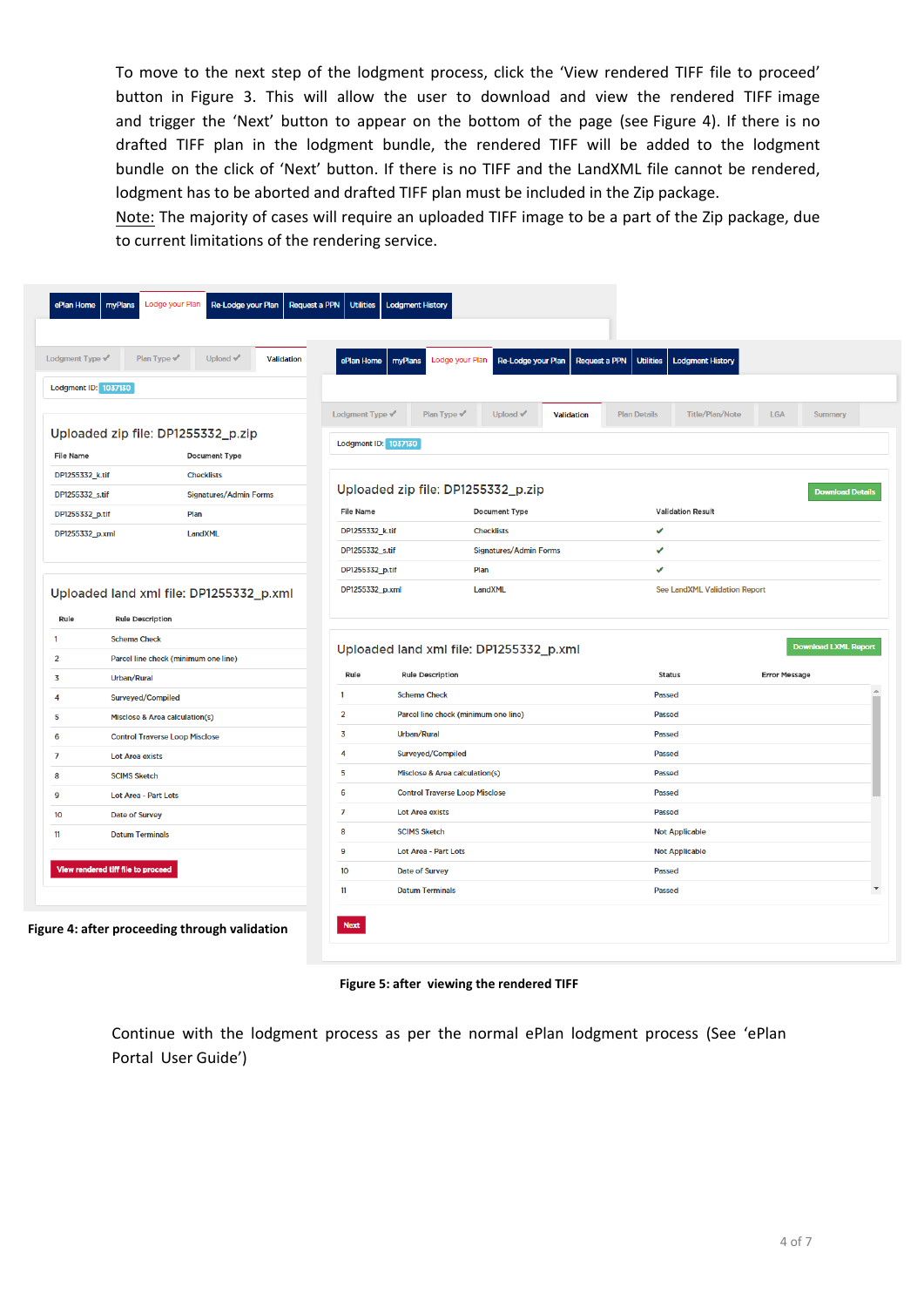## **Using the Digital Plan Validation Service**

The Digital Plan Validation Service runs numerous automated checks on the uploaded LandXML file. This service can be accessed through the 'Utilities' tab of the ePlan Lodgment Portal and it can be used to validate the file prior to the lodgment (see Figure 5). This will assist the user with creating a file that complies with the NSW LandXML standard. Users can navigate to their chosen file by clicking the 'Browse' button. Once a file is selected, click the 'Submit' button to run the validation.

| ePlan Home                             |                                                                                                                                                                         |                           |                                                                                                                                                                |
|----------------------------------------|-------------------------------------------------------------------------------------------------------------------------------------------------------------------------|---------------------------|----------------------------------------------------------------------------------------------------------------------------------------------------------------|
|                                        | <b>Utilities</b>                                                                                                                                                        |                           |                                                                                                                                                                |
| <b>TIF Checker</b>                     | <b>Digital Plan Validation</b>                                                                                                                                          | <b>Land XML Rendering</b> | <b>Plan Revision Date</b>                                                                                                                                      |
| <b>Digital Plan Validation Service</b> |                                                                                                                                                                         |                           |                                                                                                                                                                |
|                                        | Note: All plans created in 2020 must use the 2020 LandXML Schema.                                                                                                       |                           |                                                                                                                                                                |
|                                        | 1. Click the Browse button to search for the LandXML file to be uploaded and validated.<br>2. Click the Submit button to upload and validate the LandXML file selected. |                           |                                                                                                                                                                |
|                                        | information regarding the issue(s).                                                                                                                                     |                           | If you performed the automated tests and you require further assistance, please email DigitalPlans@nswlrs.com.au with a copy of your file, contact details and |
|                                        |                                                                                                                                                                         |                           |                                                                                                                                                                |
|                                        |                                                                                                                                                                         |                           |                                                                                                                                                                |
| <b>Browse*</b>                         |                                                                                                                                                                         |                           | <b>Submit</b>                                                                                                                                                  |
|                                        |                                                                                                                                                                         |                           |                                                                                                                                                                |
|                                        |                                                                                                                                                                         |                           |                                                                                                                                                                |
|                                        |                                                                                                                                                                         |                           |                                                                                                                                                                |
|                                        |                                                                                                                                                                         |                           | JE L                                                                                                                                                           |
|                                        |                                                                                                                                                                         |                           |                                                                                                                                                                |
| ePlan Home                             | <b>Utilities</b>                                                                                                                                                        |                           |                                                                                                                                                                |
| <b>TIF Checker</b>                     | <b>Digital Plan Validation</b>                                                                                                                                          | <b>Land XML Rendering</b> | <b>Plan Revision Date</b>                                                                                                                                      |
|                                        | <b>Digital Plan Validation Service</b>                                                                                                                                  |                           |                                                                                                                                                                |
|                                        |                                                                                                                                                                         |                           |                                                                                                                                                                |
|                                        | Note: All plans created in 2020 must use the 2020 LandXML Schema.                                                                                                       |                           |                                                                                                                                                                |
|                                        | 1. Click the Browse button to search for the LandXML file to be uploaded and validated.                                                                                 |                           |                                                                                                                                                                |
|                                        | 2. Click the Submit button to upload and validate the LandXML file selected.                                                                                            |                           | If you performed the automated tests and you require further assistance, please email DigitalPlans@nswlrs.com.au with a copy of your file, contact details and |
|                                        | information regarding the issue(s).                                                                                                                                     |                           |                                                                                                                                                                |
|                                        |                                                                                                                                                                         |                           |                                                                                                                                                                |
|                                        |                                                                                                                                                                         |                           |                                                                                                                                                                |
| <b>Browse*</b>                         | EPlan_1240389_new_schema.XML                                                                                                                                            |                           | Submit                                                                                                                                                         |
|                                        |                                                                                                                                                                         |                           |                                                                                                                                                                |
|                                        |                                                                                                                                                                         |                           | <b>Download LXML Report</b>                                                                                                                                    |
| Rule                                   | <b>Rule Description</b>                                                                                                                                                 |                           | <b>Status</b><br><b>Error Message</b>                                                                                                                          |
| 1                                      | <b>Schema Check</b>                                                                                                                                                     |                           | <b>Passed</b>                                                                                                                                                  |
| $\overline{2}$                         | Parcel line check (minimum one line)                                                                                                                                    |                           | <b>Passed</b>                                                                                                                                                  |
| 3<br>4                                 | <b>Urban/Rural</b><br>Surveyed/Compiled                                                                                                                                 |                           | <b>Passed</b><br><b>Passed</b>                                                                                                                                 |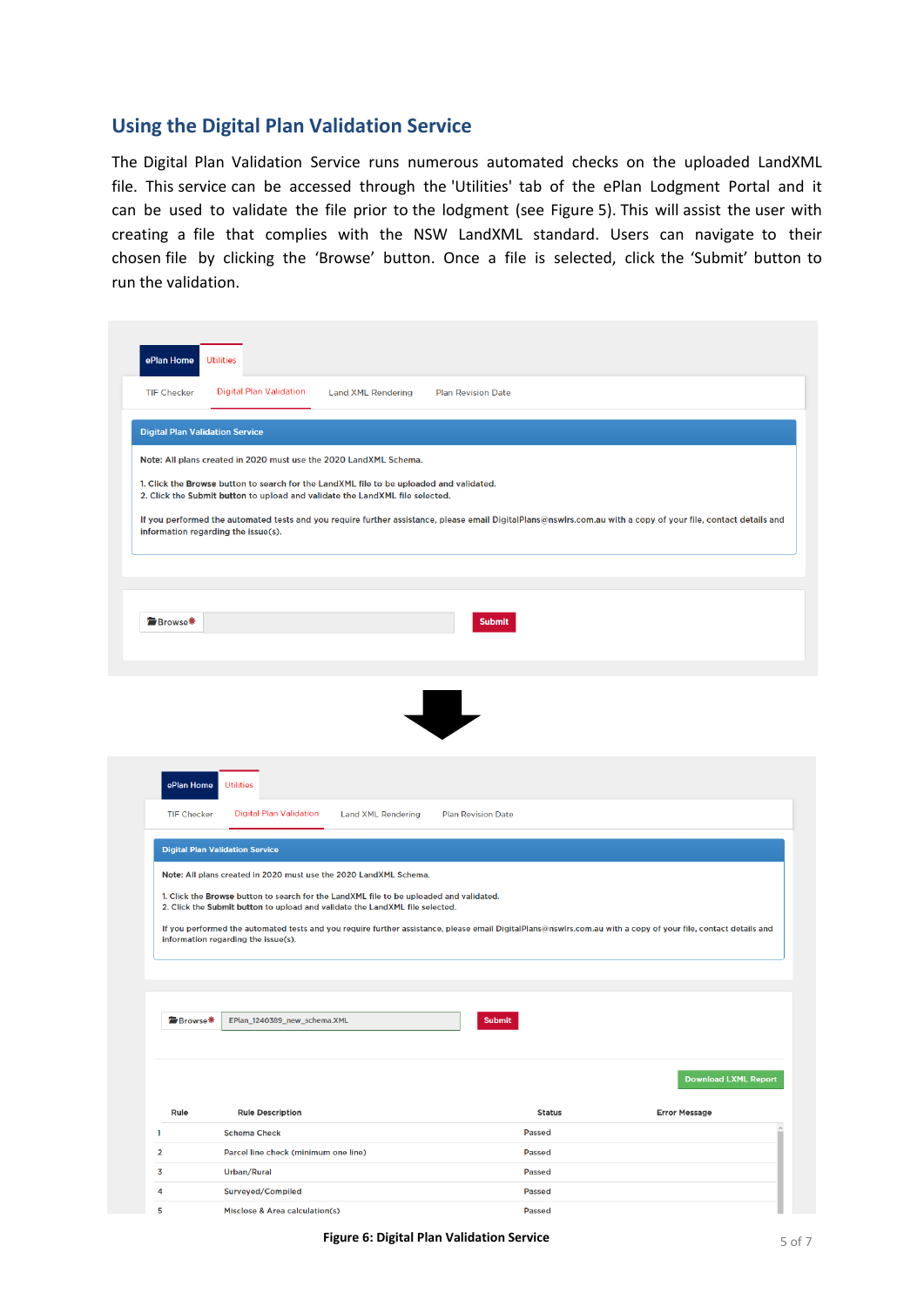This will produce a validation report as per Figure 6 below, which can be downloaded in PDF format by clicking the 'Download LXML Report' button.

| ePlan Home<br><b>TIF Checker</b> | Re-Lodge your Plan<br>Request a PPN<br>myPlans<br>Lodge your Plan<br><b>Digital Plan Validation</b><br>Land XML Rendering<br><b>Plan Revision Date</b><br><b>Digital Plan Validation Service</b><br>Note: All plans created in 2020 must use the 2020 LandXML Schema.<br>1. Click the Browse button to search for the LandXML file to be uploaded and validated.<br>2. Click the Submit button to upload and validate the LandXML file selected.<br>If you performed the automated tests and you require further assistance, please email DigitalPlans@nswirs.com.au with a copy of your file, contact details and<br>information regarding the issue(s). | Utilities Lodgment History |                                  | GPO BOX 15<br>Sydney NSW 2001<br>DX 17 SYDNEY<br><b>Validation Result</b><br><b>File Name</b><br>$\blacksquare$<br>$\overline{2}$<br>$\mathbf{3}$ | ABN: 23 519 493 925<br># Rule: Rule Description:<br><b>Schema Check</b><br><b>Urban/Rural</b> | <b>NSW LAND REGISTRY SERVICES</b><br>Telephone: 02 8776 3575<br>Accepted<br>EPlan_1240389_new<br>Parcel line check (minimum one line) | <b>Land XML Validation Results</b><br>Status:<br><b>Error Message</b><br>Passed<br>Passed<br>Passed | <b>NSW</b> | LAND<br>RFG<br><b>SERVICES</b> |
|----------------------------------|-----------------------------------------------------------------------------------------------------------------------------------------------------------------------------------------------------------------------------------------------------------------------------------------------------------------------------------------------------------------------------------------------------------------------------------------------------------------------------------------------------------------------------------------------------------------------------------------------------------------------------------------------------------|----------------------------|----------------------------------|---------------------------------------------------------------------------------------------------------------------------------------------------|-----------------------------------------------------------------------------------------------|---------------------------------------------------------------------------------------------------------------------------------------|-----------------------------------------------------------------------------------------------------|------------|--------------------------------|
|                                  |                                                                                                                                                                                                                                                                                                                                                                                                                                                                                                                                                                                                                                                           |                            |                                  | $\blacktriangleleft$                                                                                                                              | Surveyed/Compiled                                                                             |                                                                                                                                       | Passed                                                                                              |            |                                |
| <b>Browse*</b>                   | EPlan_1240389_new_schema.XML<br>Submit                                                                                                                                                                                                                                                                                                                                                                                                                                                                                                                                                                                                                    |                            |                                  | 5                                                                                                                                                 | Misclose & Area calculation(s)                                                                |                                                                                                                                       | Passed                                                                                              |            |                                |
|                                  |                                                                                                                                                                                                                                                                                                                                                                                                                                                                                                                                                                                                                                                           |                            |                                  | 6                                                                                                                                                 | <b>Lot Area exists</b>                                                                        |                                                                                                                                       | Passed                                                                                              |            |                                |
|                                  |                                                                                                                                                                                                                                                                                                                                                                                                                                                                                                                                                                                                                                                           |                            |                                  | $\tau$                                                                                                                                            | <b>SCIMS Sketch</b>                                                                           |                                                                                                                                       | NotApolicable                                                                                       |            |                                |
|                                  |                                                                                                                                                                                                                                                                                                                                                                                                                                                                                                                                                                                                                                                           |                            | <b>Download LXML Report</b>      | 8                                                                                                                                                 | Lot Area - Part Lots                                                                          |                                                                                                                                       | NotApplicable                                                                                       |            |                                |
|                                  |                                                                                                                                                                                                                                                                                                                                                                                                                                                                                                                                                                                                                                                           |                            |                                  | $\bullet$                                                                                                                                         | Date of Survey                                                                                |                                                                                                                                       | Passed                                                                                              |            |                                |
| Rule                             | <b>Rule Description</b>                                                                                                                                                                                                                                                                                                                                                                                                                                                                                                                                                                                                                                   | <b>Status</b>              | <b>Error Message</b><br>$\Delta$ | 10                                                                                                                                                | <b>SCIMS data</b>                                                                             |                                                                                                                                       | Passed                                                                                              |            |                                |
|                                  | <b>Schema Check</b>                                                                                                                                                                                                                                                                                                                                                                                                                                                                                                                                                                                                                                       | Passed                     |                                  | 11                                                                                                                                                | <b>Datum Terminals</b>                                                                        |                                                                                                                                       | Passed                                                                                              |            |                                |
| $\overline{2}$                   | Parcel line check (minimum one line)                                                                                                                                                                                                                                                                                                                                                                                                                                                                                                                                                                                                                      | Passed                     |                                  | 12                                                                                                                                                | Datum bearing                                                                                 |                                                                                                                                       | Passed                                                                                              |            |                                |
| 3                                | Urban/Rural                                                                                                                                                                                                                                                                                                                                                                                                                                                                                                                                                                                                                                               | Passed                     |                                  | 13                                                                                                                                                | Datum distance                                                                                |                                                                                                                                       | Passed                                                                                              |            |                                |
| 4                                | Surveyed/Compiled                                                                                                                                                                                                                                                                                                                                                                                                                                                                                                                                                                                                                                         | Passed                     |                                  | 14                                                                                                                                                | <b>SCIMS</b> date                                                                             |                                                                                                                                       | Passed                                                                                              |            |                                |
| 5                                | Misclose & Area calculation(s)                                                                                                                                                                                                                                                                                                                                                                                                                                                                                                                                                                                                                            | Passed                     |                                  | 15                                                                                                                                                | Control Connection(s)                                                                         |                                                                                                                                       | Passed                                                                                              |            |                                |
| 6                                | <b>Control Traverse Loop Misclose</b>                                                                                                                                                                                                                                                                                                                                                                                                                                                                                                                                                                                                                     | Passed                     |                                  | 16                                                                                                                                                | <b>Datum Verification</b>                                                                     |                                                                                                                                       | Passed                                                                                              |            |                                |
| $\overline{ }$                   | Lot Area exists                                                                                                                                                                                                                                                                                                                                                                                                                                                                                                                                                                                                                                           | Passed                     |                                  | 17                                                                                                                                                |                                                                                               | Number of SCIMS marks required                                                                                                        | Passed                                                                                              |            |                                |
| 8                                | <b>SCIMS Sketch</b>                                                                                                                                                                                                                                                                                                                                                                                                                                                                                                                                                                                                                                       | <b>Not Applicable</b>      |                                  | 18                                                                                                                                                | required                                                                                      | Number of placed SCIMS marks                                                                                                          | Passed                                                                                              |            |                                |
| $\mathbf{9}$                     | Lot Area - Part Lots                                                                                                                                                                                                                                                                                                                                                                                                                                                                                                                                                                                                                                      | <b>Not Applicable</b>      |                                  | 19                                                                                                                                                | <b>Combined Scale Factor</b>                                                                  |                                                                                                                                       | Passed                                                                                              |            |                                |
| 10                               | Date of Survey                                                                                                                                                                                                                                                                                                                                                                                                                                                                                                                                                                                                                                            | Passed                     |                                  | 20                                                                                                                                                | <b>Permanent Mark connections</b>                                                             |                                                                                                                                       | Passed                                                                                              |            |                                |
| $\mathbf{u}$                     | <b>Datum Terminals</b>                                                                                                                                                                                                                                                                                                                                                                                                                                                                                                                                                                                                                                    | Passed                     |                                  |                                                                                                                                                   |                                                                                               |                                                                                                                                       |                                                                                                     |            |                                |
| 12                               | <b>Datum bearing</b>                                                                                                                                                                                                                                                                                                                                                                                                                                                                                                                                                                                                                                      | Passed                     |                                  |                                                                                                                                                   |                                                                                               |                                                                                                                                       |                                                                                                     |            |                                |
| 13                               | <b>Datum distance</b>                                                                                                                                                                                                                                                                                                                                                                                                                                                                                                                                                                                                                                     | Passed                     |                                  |                                                                                                                                                   |                                                                                               |                                                                                                                                       |                                                                                                     |            |                                |
| $\ddot{\phantom{a}}$             | <b>ANTINER</b>                                                                                                                                                                                                                                                                                                                                                                                                                                                                                                                                                                                                                                            | $-$                        | $\overline{\mathbf v}$           |                                                                                                                                                   |                                                                                               |                                                                                                                                       |                                                                                                     |            |                                |
|                                  |                                                                                                                                                                                                                                                                                                                                                                                                                                                                                                                                                                                                                                                           |                            |                                  |                                                                                                                                                   |                                                                                               |                                                                                                                                       | 04/03/2020 15:26:48                                                                                 |            | Page 1 of 1                    |

**Figure 7: Validation Report (Web page: left, PDF: right)**

When a Schema check fails, the validation service will run the rest of the rules but this may result in some of the rules not being able to function properly (See Figure 6 below)

|                 | <b>FBrowse</b>                                 | EPlan_1240389_new_schema_error.XML | <b>Submit</b>                                                                                                                                                                                                                                                                                          |
|-----------------|------------------------------------------------|------------------------------------|--------------------------------------------------------------------------------------------------------------------------------------------------------------------------------------------------------------------------------------------------------------------------------------------------------|
| Rule            | <b>Rule Description</b>                        | <b>Status</b>                      | <b>Download LXML Report</b><br><b>Error Message</b>                                                                                                                                                                                                                                                    |
|                 |                                                |                                    | 2. Value 'From SCMS' is not facet-valid with respect to enumeration '[From SCIMS, Cadastral Traverse, Scaled<br>From Map, Policy 3, AUSPOS, Static GNSS, RTK GNSS, CORS NRTK GNSS, CORS RTK GNSS, CORS Static GNSS,<br>Autonomous GNSS, Policy 4, Policy 5]'. It must be a value from the enumeration. |
| $\overline{2}$  | <b>Parcel line check</b><br>(minimum one line) | <b>Passed</b>                      |                                                                                                                                                                                                                                                                                                        |
| 3               | Urban/Rural                                    | <b>Passed</b>                      |                                                                                                                                                                                                                                                                                                        |
| 4               | <b>Surveyed/Compiled</b>                       | Passed                             |                                                                                                                                                                                                                                                                                                        |
| 5               | <b>Misclose &amp; Area</b><br>calculation(s)   | <b>Passed</b>                      |                                                                                                                                                                                                                                                                                                        |
| 6               | <b>Lot Area exists</b>                         | <b>Passed</b>                      |                                                                                                                                                                                                                                                                                                        |
| 7               | <b>SCIMS Sketch</b>                            | <b>Not</b><br><b>Applicable</b>    |                                                                                                                                                                                                                                                                                                        |
| 8               | Lot Area - Part Lots                           | <b>Not</b><br><b>Applicable</b>    |                                                                                                                                                                                                                                                                                                        |
| 9               | <b>Date of Survey</b>                          | <b>Passed</b>                      |                                                                                                                                                                                                                                                                                                        |
| 10 <sup>°</sup> | <b>SCIMS</b> data                              | <b>Failed</b>                      | 1. This rule could not be run as required parts of the file are missing                                                                                                                                                                                                                                |